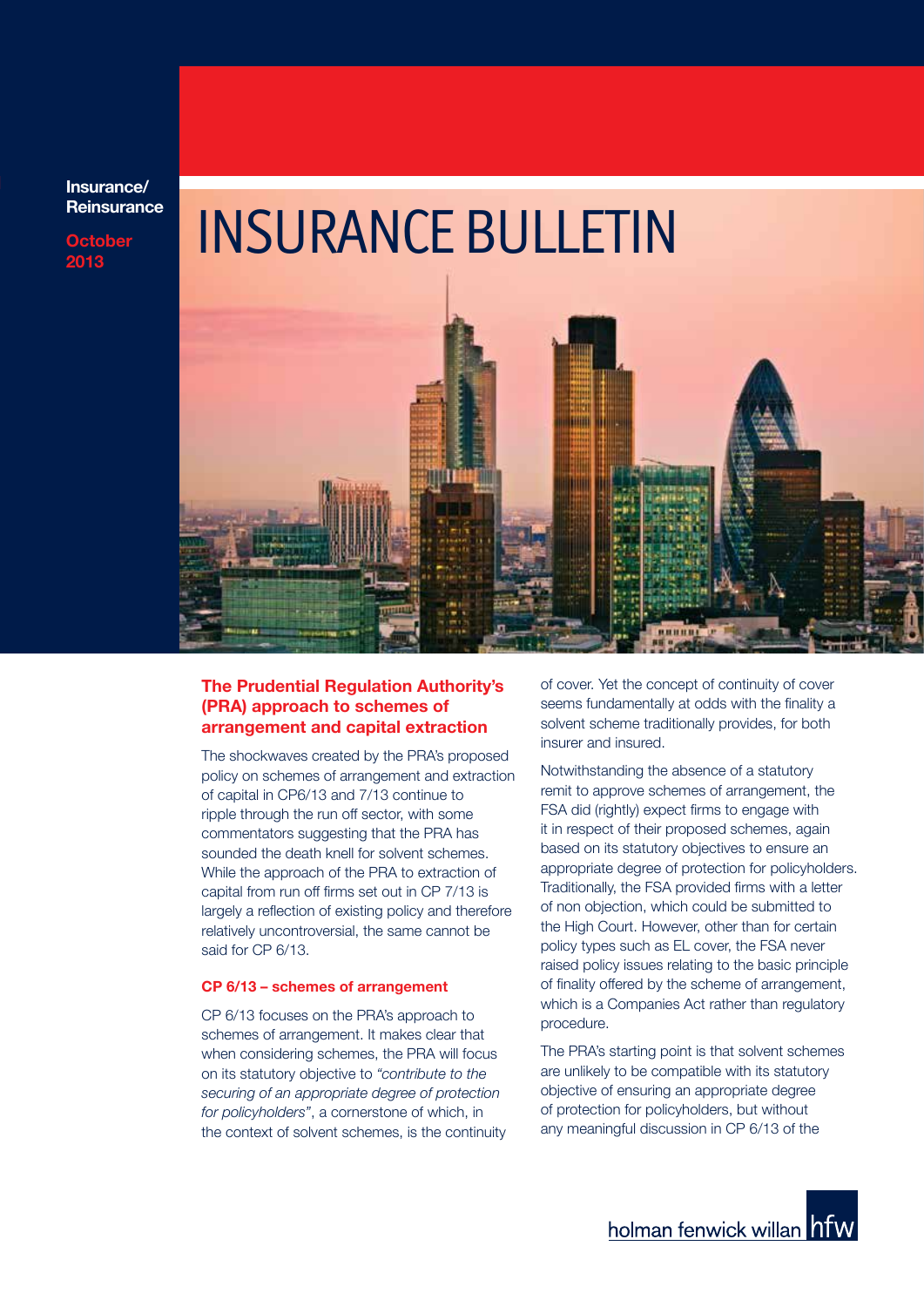

meaning, in this context, of what level of protection may or may not be "appropriate". The PRA's view, implicit in the CP, is that that the statutory procedure for schemes of arrangement set down in the Companies Act and policed by the High Court does not meet this threshold. Given the long history of application of the Companies Act procedure in the run off sector, one might have expected that, if the process was failing policyholders, the legislature would have taken the steps necessary to make changes to the process or indeed to give the PRA a statutory role to play in the decision making process. Certainly, the drafting of the extensive amendments to FSMA to implement the government's regulatory reform programme would have provided the ideal opportunity to do so. Instead, the statutory position remains the same but the PRA's policy is more robust and aggressive than that of its predecessor.

#### **Avoiding the glide path to insolvency**

Although the PRA attempts to draw a bright line between its approach to solvent schemes and insolvent schemes, there is, in reality, for many run off firms with long-tail exposure, a glide path from solvency to insolvency. Leaving aside any debate around the trigger point at which "insolvency" occurs, it seems unlikely that the PRA is suggesting that it is preferable for firms to wait until insolvency before commencing a scheme of arrangement. Invariably, it will be the case that the earlier solvent scheme will ensure a higher payment overall for policyholders than they would otherwise receive in an insolvent scheme, which must surely be consistent with the PRA's statutory objectives. Of course, for those fully solvent run off firms, there is always a significant focus on the methodologies and processes used to calculate the

Leaving aside any debate around the trigger point at which "insolvency" occurs, it seems unlikely that the PRA is suggesting that it is preferable for firms to wait until insolvency before commencing a scheme of arrangement.

amounts due to policyholders and, in practice, payments are enhanced to take account of the loss of ongoing cover resulting from the scheme.

Turning to the concept of continuity of cover, the PRA expects firms to provide an "acceptable" degree of continuity of cover for the minority of policyholders in a solvent scheme, who may be dissenting or simply not voting (and it is not clear whether the PRA expects both to benefit from continuity of cover or how they would be identified). However, the CP is silent as to the PRA's expectation of "acceptable", which may range from continuity of cover from the existing provider, which is unlikely to be workable for a firm wishing to exit the market, to an "equal in all respects" or simply a similar offering by a new provider. In this new era of judgement based supervision, the PRA's silence on this point is no doubt deliberate, thereby ensuring it retains the widest possible discretion.

#### **Part VII by the bank door?**

In any case, the acceptability of the continuity of cover is an issue traditionally encountered in the context of a Part VII transfer, where both the independent expert and the regulator will consider the status of the transferee assuming the book of business. If continuity of cover is to be provided by a third party, then it seems that run off firms cannot avoid the lengthy and expensive Part VII process as a means for ensuring

continuity of cover by transferring the policies of the dissenting or nonvoting minority. Continuity of cover achieved by a simple termination and replacement mechanism does not offer policyholders the level of protection of the Part VII process. The PRA does not appear to take account of the impact of this additional expense nor the cost of purchasing this alternative cover on the amounts available for distribution to policyholders under the solvent scheme.

The PRA states that it will raise objections with the High Court in respect of schemes which it believes are incompatible with its statutory objectives. The basis on which the High Court would consider an objection to a solvent scheme by the PRA on automatic grounds for a refusal to sanction a scheme is by no means clear. Moreover, where the PRA's objection is grounded in the need to protect the dissenting or non-voting minority of policyholders by ensuring they are granted some sort of continuity of cover appears to ride roughshod over the principle enshrined in the Companies Act that, provided the Court is satisfied that due process has been followed and the statutory voting thresholds met in each class of creditors, the majority decision can indeed bind the dissenting or nonvoting minority.

Whilst ensuring that its approach to solvent schemes is compatible with its statutory objectives, the PRA must also consider whether its actions are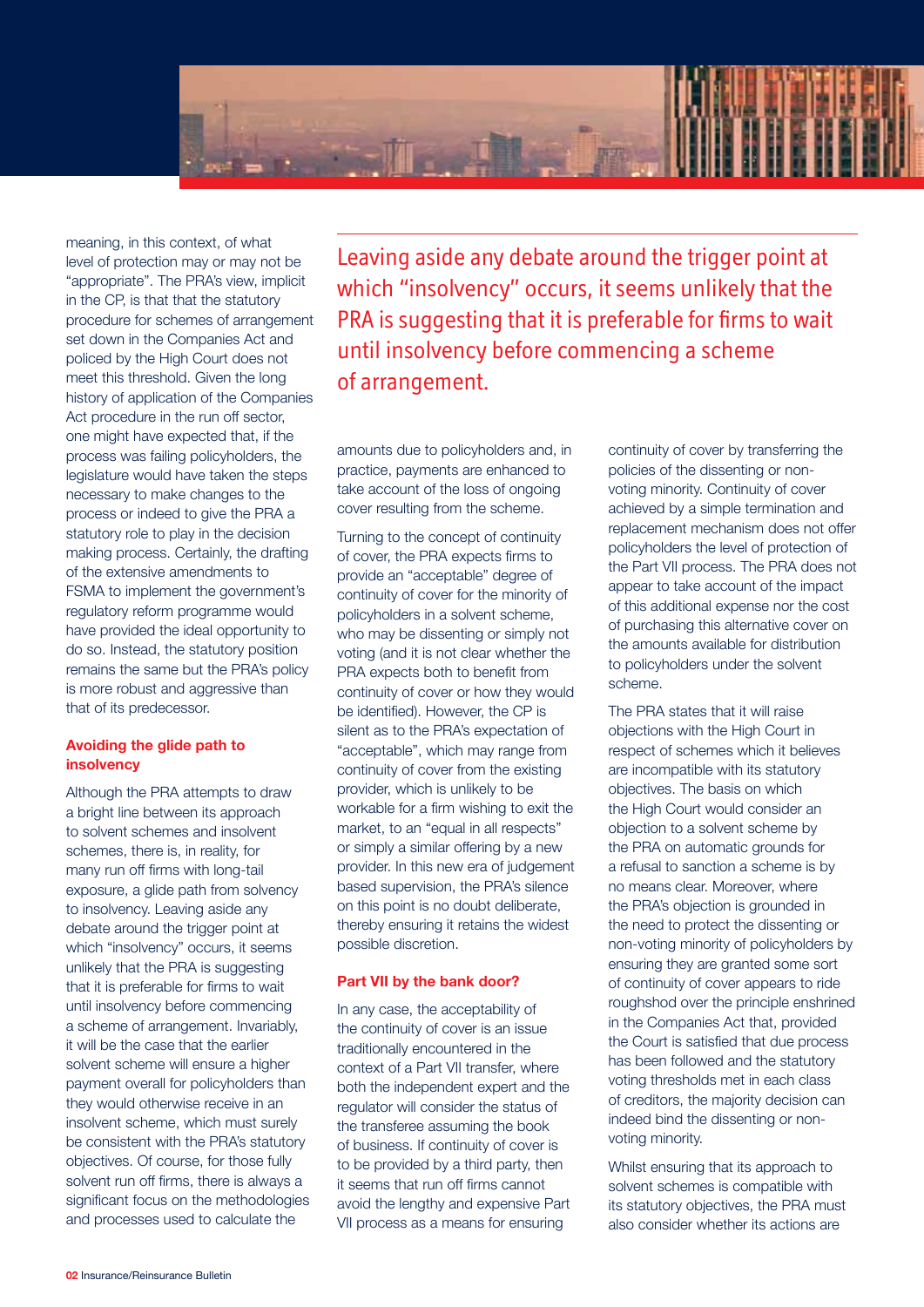

indeed appropriate and reasonable and whether the burdens it imposes on firms are proportionate to the resultant benefits. Schemes of arrangement are a useful tool in the UK's thriving run off sector and have been used with success for many years. Positive action by the regulator which inhibits the sector may not be in the interests of policyholders and the market in the long term. The PRA will, when applying the new policy proposal in CP 6/13, need to be mindful of the need to carry out this delicate balancing of interests.

#### **CP 7/13 – extraction of capital**

The policy espoused in CP 7/13 on the PRA's expectations of run off firms seeking to extract capital is clearly an attempt by the PRA to draw a line in the sand regarding its expectations of firms seeking to extract capital rather than a substantive change in policy. There is no suggestion in the CP that the PRA is purporting to prevent capital extractions.

The recurrent theme in CP 7/13 is that the PRA will be seeking comfort that the directors and senior management have reached their decisions by applying robust due diligence and governance processes and that the PRA will hold those individuals accountable for their decision making. This approach is in line with the regulatory focus on governance in financial services in the wider context.

CP 7/13 sets out a clear process which the PRA expects firms to follow when considering a capital extraction proposal, suggesting that before now firms have been approaching the PRA with proposals that were incomplete and which did not provide the PRA with sufficient evidence that the proposal had merit. The CP gives an added degree of clarity to the PRA's thinking, which should mean that firms can approach the PRA with a sound, robust proposal which ought, in turn,

to reduce the timeframe required by the PRA to consider and give its views. Of course, as set out in the CP, the PRA retains the right to require further information or work, for example, the views of an independent expert. However, this power has always been present; in practice, complying with the expectations in the CP should minimise the risk to firms of the need to commission an independent expert's report in this area.

The PRA has given the industry a relatively short timeframe in which to respond to the CPs and firms are encouraged to make their views known on the impact of these policies on the run off markets. Of course, the extent to which the market's views impact on the policies of the PRA remains to be seen. To date, the FCA has remained silent on its approach to schemes of arrangement but given the overlap in the regulators' statutory objectives, we should expect its views to be made available in the not too distant future.

For more information, please contact Carol-Ann Burton, Consultant, on +44 (0)20 7264 8780, or carol-ann.burton@hfw.com, or your usual contact at HFW.

#### **Australian decision on Directors' defence costs**

*Chubb Insurance Company of Australia*  Limited v Moore<sup>1</sup> is the first Australian decision to consider the issues raised by the high profile New Zealand *Bridgecorp* decision.

The New South Wales Court of Appeal held that any charge freezing policy proceeds created by section 6 of the *Law Reform (Miscellaneous Provisions) Act* 1946 (NSW) cannot apply to defence costs that are paid by *Chubb v Moore* combined with the successful appeal of the original *Bridgecorp* decision will provide comfort to Australian Directors and Officers (and other professionals insured under defence costs-inclusive liability policies) that they should be able to access their cover for defence costs.

Insureds that have put in place arrangements in their D&O insurance structures to deal with the potentially adverse consequences of the original *Bridgecorp* judgment (such as defence costs only policy coverage) may now want to consider reverting to traditional "combined limit" policies, if insurance savings can be made.

An alternative, if cautious approach was to be taken, may be to maintain those arrangements for the time being pending the result of the *Bridgecorp* appeal to the New Zealand Supreme Court, which is expected next year. An insured could consider negotiating some form of return of premium for their next renewal for those arrangements contingent upon this appeal being unsuccessful and there being no change to the current position in Australia.

#### **Background**

Certain Australian States & Territories (NSW, Northern Territory and Australian Capital Territory) and New Zealand have long-standing legislation<sup>2</sup> which creates a statutory "charge" over insurance moneys which are, or may become, payable in respect of an insured's liability to pay damages or compensation.

insurers in accordance with the relevant insurance policies before judgment is entered, or settlement is agreed, in respect of a claim for damages or compensation.

<sup>1</sup> [2013] NSWCA 212.

<sup>2</sup> Section 9 of the NZ Law Reform Act 1936, which is substantially mirrored in NSW by the Law Reform (Miscellaneous Provisions) Act 1946, Section 6, in ACT by the Civil Law (Wrongs) Act 2002 s.206 and in NT by section 26 of Law Reform (Miscellaneous Provisions) Act).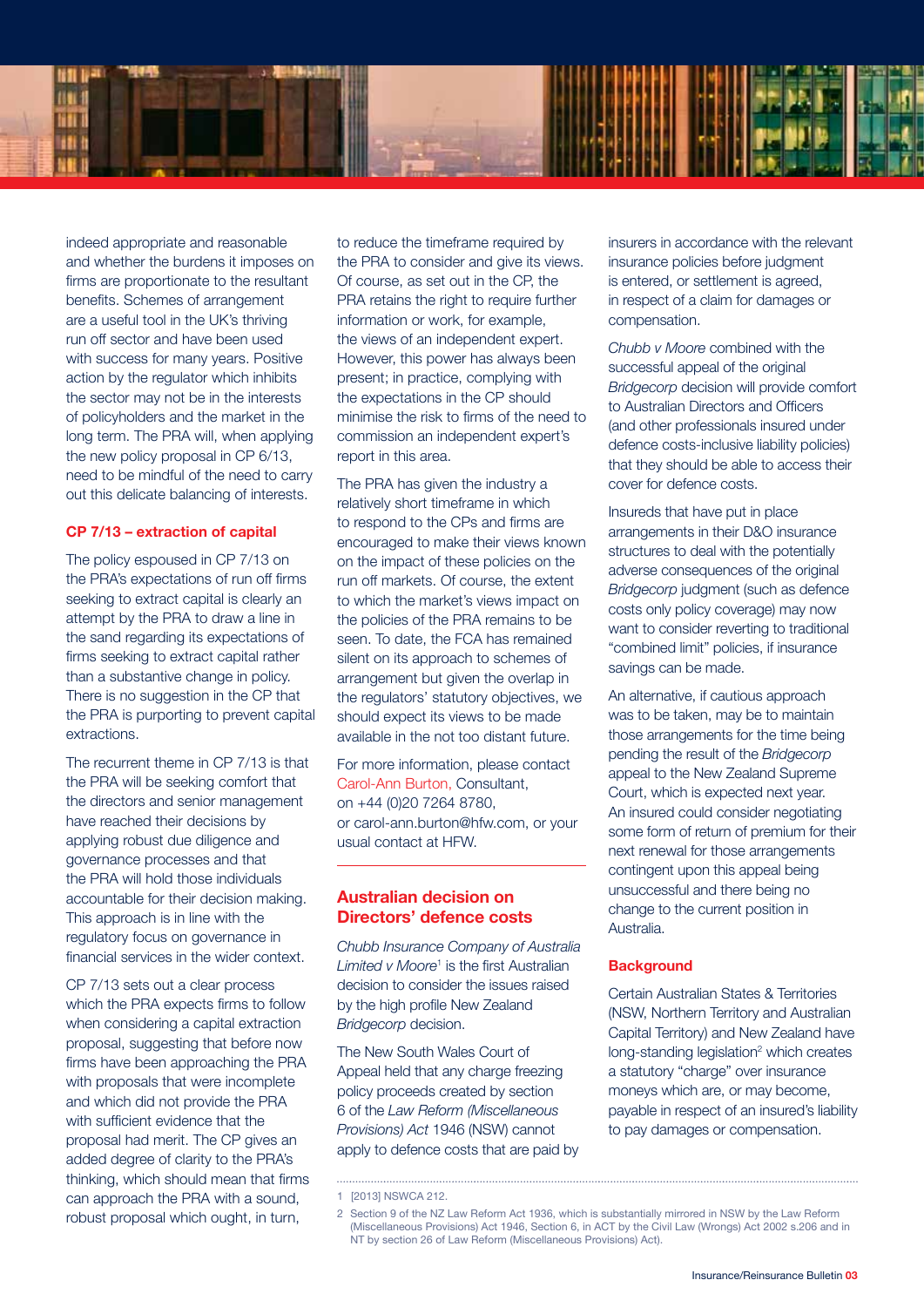

This legislation was intended to protect the position of third party claimants and it enables a claimant to recover directly from an insurer whose insurance moneys would otherwise be payable to the insured defendant in respect of the claim. For example, if a claimant could not recover from an insured defendant because it became insolvent, the claimant could recover the insurance moneys directly from the insurer.

The precise scope and effect of this legislation has, however, been difficult to determine and the language used has been described by the Courts as *"undoubtedly opaque and ambiguous"*. The Court in *Chubb v Moore* went so far as to say that *"section 6 should be repealed altogether or completely redrafted in an intelligible form, so as to achieve the objects for which it was enacted"*.

In September 2011, the New Zealand High Court held that a "charge" under the New Zealand *Law Reform* Act prevented D&O insurance policy funds being advanced to meet the Bridgecorp directors' criminal defence costs<sup>3</sup>. The Court held that once the insurer had been notified of the charge, its obligation to keep the insurance funds intact applied, regardless of the merits of the claims brought against the Directors.

As reported in our January 2013 briefing (http://www.hfw.com/ Directors-defence-costs-Bridgecorp-Jan-2013) the original *Bridgecorp* decision has been overturned by the New Zealand Court of Appeal<sup>4</sup> but remains the subject of a further appeal to the New Zealand Supreme court. These decisions are not binding on the Australian courts and it has been unclear as to how the Australian courts would determine this issue.

#### **Facts**

The Full Bench of the New South Wales Court of Appeal was asked to determine a number of questions relating to the section 6 charges asserted in connection with proceedings brought against former Directors and Executives of the collapsed Great Southern Limited and its subsidiaries.

The Directors and Executives held D&O insurance policies (with cost inclusive limits) which responded to the claims brought against them in the Supreme Courts of Western Australia and Victoria (States which do not have equivalent legislation).

The D&O policies provided for the insurers to advance defence and legal representation costs incurred by the insured Directors and Executives in defending the claims.

#### **Judgment**

The Court held that section 6 does not apply to claims brought in courts outside New South Wales. Having made this determination, the Court was not required to determine the other questions. However, the Court noted the uncertainty surrounding section 6 and went on to make the following findings in respect of the scope and operation of section 6:

 $\blacksquare$  Any charge created by section 6 cannot apply to defence costs, legal representation expenses and other costs and expenses that are paid by insurers in accordance with the relevant insurance policies before judgment is entered, or settlement is agreed, in respect of a claim for damages or compensation.

 This is because the insureds had a contractual right to payment of their defence costs and there is nothing on the face of section 6 to suggest that it was intended to alter the contractual rights of the parties in such a radical fashion by negating this contractual right. The Court said that, if the New South Wales Parliament intended section 6 to have such a drastic effect on the contractual rights of an insured, it could be expected to have provided so in express terms.

- Where section 6 imposes a charge on insurance monies, and the insured is faced with multiple claims, any payment made by the insurer under the policy by way of indemnity for the liability of the insured to pay damages or compensation to a third party claimant will constitute a valid discharge of the insurer, if the payment is made before judgment is entered, or a settlement is agreed, in respect of a claim for damages or compensation of any other third party claimant.
- $\blacksquare$  Section 6 is not limited to "occurrence" based liability policies but also applies to "claims made" insurance.
- Section 6 does not create a charge where the event giving a rise to a claim for damages or compensation happened before the policy came into effect.

For more information, please contact Brendan McCashin, Special Counsel, on +61 (0)3 8601 4527, or brendan.mccashin@hfw.com, or Richard Jowett, Partner, on +61 (0)3 8601 4521, or richard.jowett@hfw.com, or Andrew Dunn, Partner, on +61 (0)2 9320 4603, or andrew.dunn@hfw.com, or your usual contact at HFW.

<sup>3</sup> Steigrad v BFSL 2007 Ltd & Ors, HC Auckland CIV-2011-404-611, 15 September 2011.

<sup>4</sup> Steigrad v BFSL 2007 Ltd & Ors [2012] NZCA 604.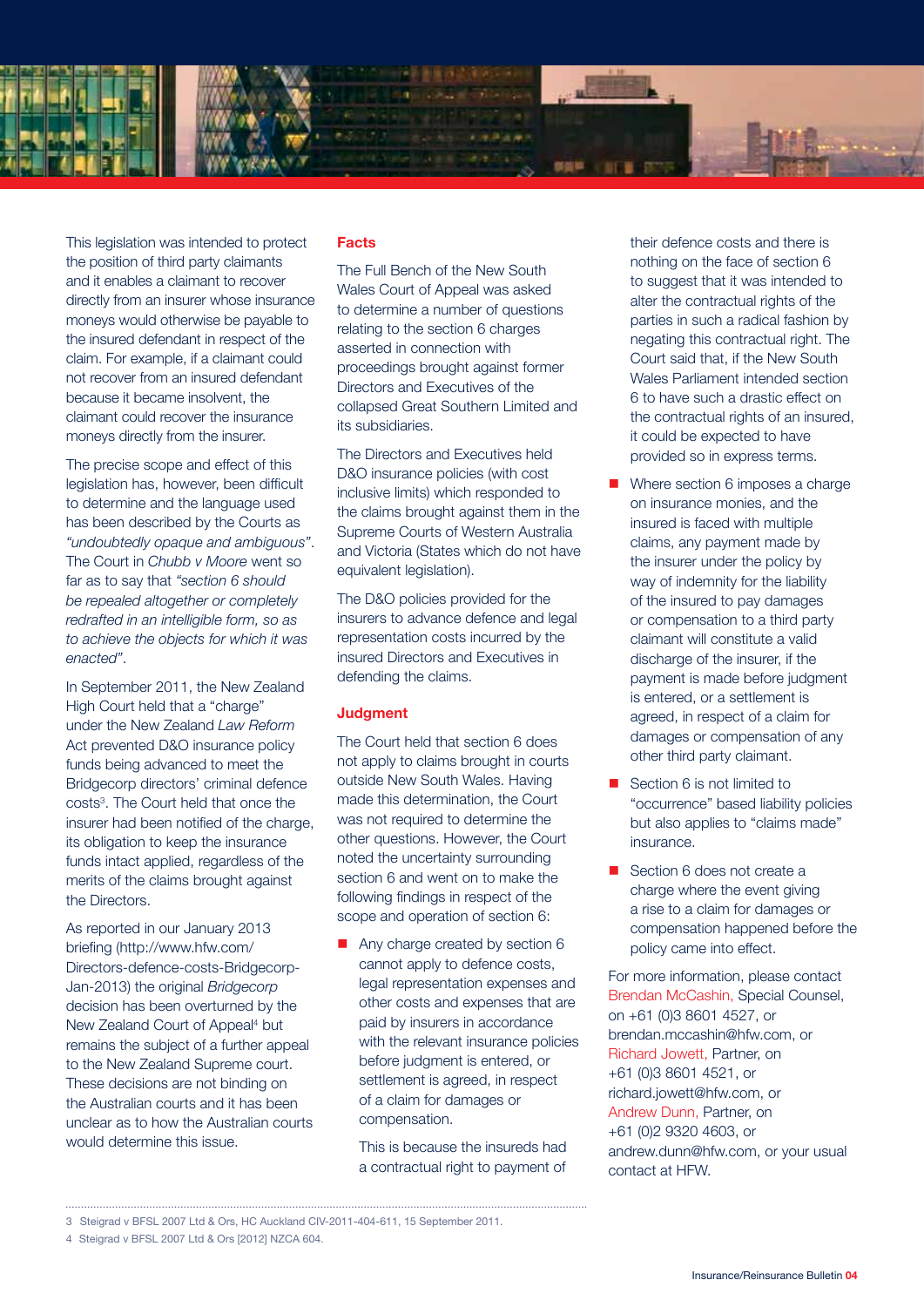

### **Supreme Court upholds decision on erosion of insurance layers**

*Teal Assurance v W R Berkley and others [2013] UKSC 57*

In our April 2012 Bulletin we reported on the Court of Appeal's decision in *Teal Assurance v W R Berkley and others [2011] EWCA Civ 1570*, in which the Court refused to accept the argument of the reinsured (T) that it was entitled to determine the order in which losses eroded the insured's (B) tower of liability insurance, by choosing to settle them in a particular order, which would have the effect of maximising T's reinsurance recoveries. The Court of Appeal then held that the losses exhausted the layers in the order in which B's liability to the third parties in question was established (by admission, judgment or award) and that it was not open to T to alter this.

Following a further appeal by T, the Supreme Court has confirmed that the ascertainment by agreement, judgment or award of the insured's liability is what gives rise to the claim under the insurance, which exhausts the insurance either wholly or in part, depending on the limit of the insurance and the amount of the claim. The policy thus meets each ascertained loss when and in the order in which it occurs, and the insurer's decision to settle in a different order the insured's claims in respect of such losses cannot alter this.

The Supreme Court was not convinced that anything in the wording of the policies in question (and in particular wording relied upon by T to the effect that liability would only attach to each excess layer once underlying insurers had paid, admitted liability, or been held liable to pay the full amount of their indemnity) operated to displace this analysis. The Supreme Court's view was that, although the words relied upon by T determine when each layer's liability arises, they do not determine

in respect of which claims such liability arises, which issue is determined according to the principles set out above.

The Supreme Court reasoned that, where an insurance has a limit, it makes no sense to speak of the insured having a number of causes of action or recoverable claims which together would exceed that limit. It is not therefore open to the insurer to argue that he has a choice as to which of a number of claims exhaust its policy. An insured may forbear from notifying, or withdraw or abandon, a claim under a policy. The insurance would not then be exhausted by that claim and the next claim would be recoverable in the ordinary course.

What T proposed, however, was not the withholding or withdrawal of a claim, but its continued pursuit, coupled with adjustment of its priority as against the programme of insurances. This, the Supreme Court held, could not be accepted.

As well as considering that this approach was correct in principle and supported by the wording of the policies in question, the Supreme Court was also satisfied that it made commercial common sense.

In the present case, it suited T, which was B's captive insurer, to claim that B or itself could adjust the order in which claims impacted the different programme layers. This produced what the Supreme Court described as the "unfamiliar phenomenon" of an insurer seeking to maximise its own insurance liabilities.

Had T been an independent rather than a captive insurer aiming to avoid as much liability to B as possible by choosing the order in which claims exhaust its layers, it was felt that B would no doubt have objected vigorously. The freedom of choice which T advocated could not readily be reconciled with the basic philosophy

that insurance covered risks lying outside an insured's own deliberate control.

As explained in our previous Bulletin, the background to this appeal was that the top layer of B's insurance tower excluded claims from the US and Canada, whereas the other layers did not.

B had a number of claims against its programme, some of which emanated from the US/Canada, some of which did not. B and T wanted to be able to choose to meet the US claims from the primary and/or excess layers, so as to make sure that the remainder could be met from the top layer, in respect of which T had purchased reinsurance.

The Supreme Court has now confirmed that this choice is not available, meaning that it will be important to ensure that liability insurance towers of this kind are organised in such as a way as to ensure that the required cover (and reinsurance) is available, irrespective of the order in which the insured settles third party claims.

The inability of the insurer to determine which claims exhaust its layer(s) could have also have further consequences for reinsurance recoveries, such as for example where there are issues over aggregation at a reinsurance level; on standard contract wordings at least, it will not be open to a reinsured to argue that his layer has been exhausted by losses arising out of only one of a number of events or occurrences, where the order in which the original insured has settled its third party claims dictates otherwise.

For more information, please contact Ben Atkinson, Associate, on +44 (0)20 7264 8238, or ben.atkinson@hfw.com, or Andrew Bandurka, Partner, on +44 (0)20 7264 8404, or andrew.bandurka@hfw.com, or your usual contact at HFW.